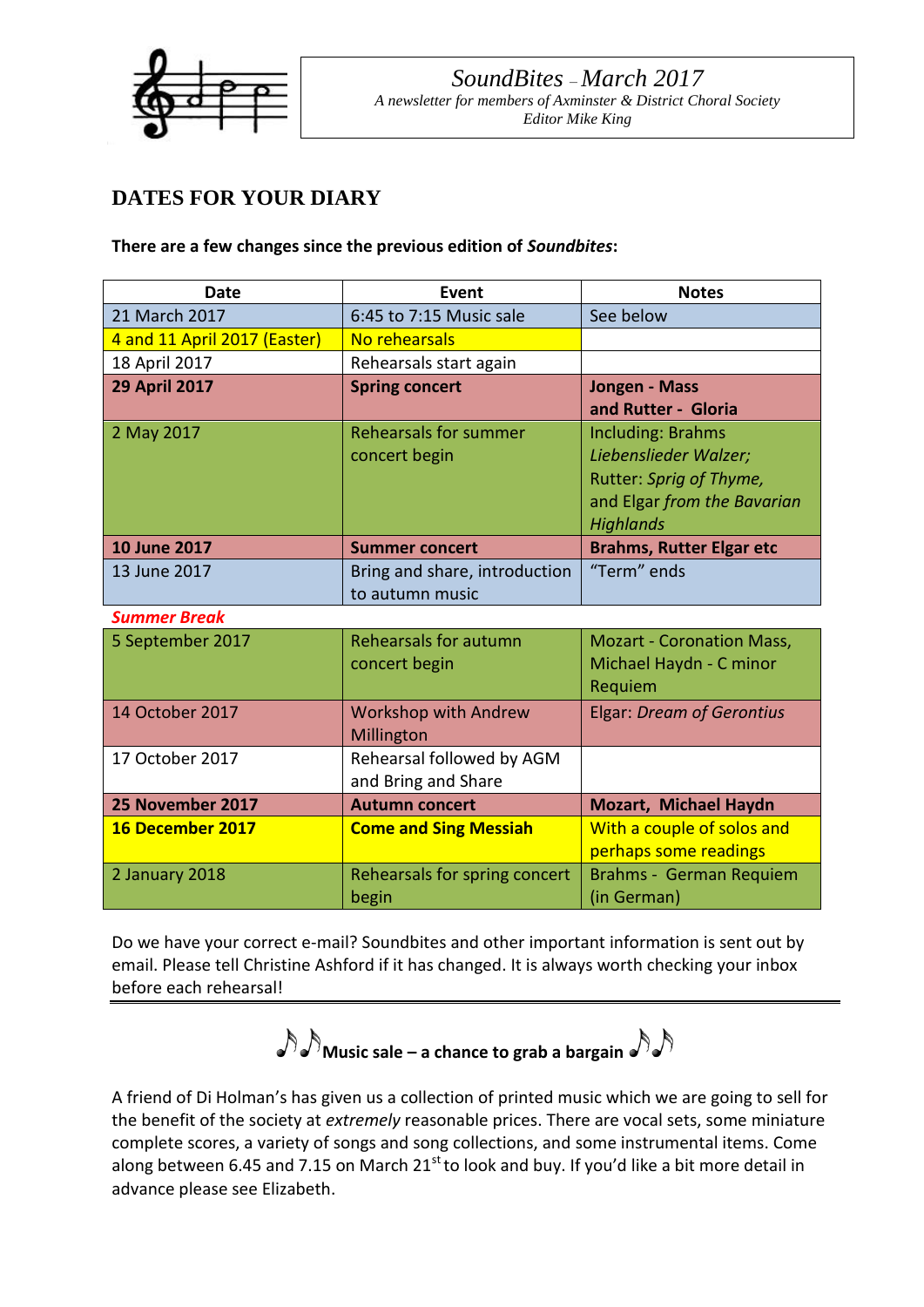# **From the Chairman and Secretary**

# *Future concerts*

We have a busy year ahead with both concerts and workshops as you will see from the dates given above. Many of us are finding the music this term quite challenging but what a wonderful sense of achievement we have when we get it right. The concert in April should be an exciting and uplifting event with the brass ensemble to accompany us so we need to get the posters well circulated and sell as many tickets as we can. Brian will be getting us his usual excellent coverage in the local press and publications.

Following the success of the Christmas Carol Concert we have invited the children from St. Mary's School to take part again in the summer concert and hope their choir will perform a few items. We will only have six weeks to rehearse and Peter is planning to do a selection from Brahms' *Liebeslieder Walzer,* Elgar's songs *From the Bavarian Highlands* and Rutter's *Sprig of Thyme* - working to achieve our usual standard in a tight time frame.

Our November concert will be two works - a Coronation Mass by Mozart and Requiem in C minor by Michael Haydn, in complete contrast of style to the two earlier concerts which all helps to provide a variety of music in the locality and demonstrates our versatility.

## *Workshops*

As part of this busy year, we will have two workshops: an opportunity to have a preview of *The Dream of Gerontius* with Andrew Millington on October 14<sup>th</sup> and a 'Come and Sing' of Messiah choruses in December. Both these events will be open to the public as well as choir members and information about them will be circulated to other choirs in the district.

# *Communications*

Ray Tomes continues to work on developing the website and hopes by the end of the term to have the choir forum up and running. He is also developing a forum for committee use. It would be good to have some regular up to date photographs for use both on the website and for publicity purposes. Does any member have a friend/husband/wife/partner who could take some pictures at concerts and maybe in a rehearsal?

## *Running the Society*

We still have some gaps in the spread of village reps to put up posters in your own locality. Please have a word with Sue.

We are also seeking a co-ordinator to identify other concerts that members may like to go to and where, with sufficient interest, we could make a block booking with a reduced ticket price and perhaps arrange coach transport. Again, have a word with Sue if you think you can help.

# *Fund-raising*

What a successful afternoon we had when our new President, Andrew Millington, came along with his friend and colleague David Davis recently and gave us such an outstanding demonstration of their versatility on both keyboards and feet as they moved from one instrument to another. It was such an unusual and varied selection to perform on organ and piano and the standing ovation from such an appreciative audience was well deserved. Over £1,000 was raised towards costs of future concerts. Thanks to all involved who helped in any way and especially to Andrew and David.

Rosemary is planning to organise a coffee morning in town one market day, but the Church room has now been reduced in size to such an extent that we will need to be able to rely on better weather to use the space on the green nearby as well. Details later.